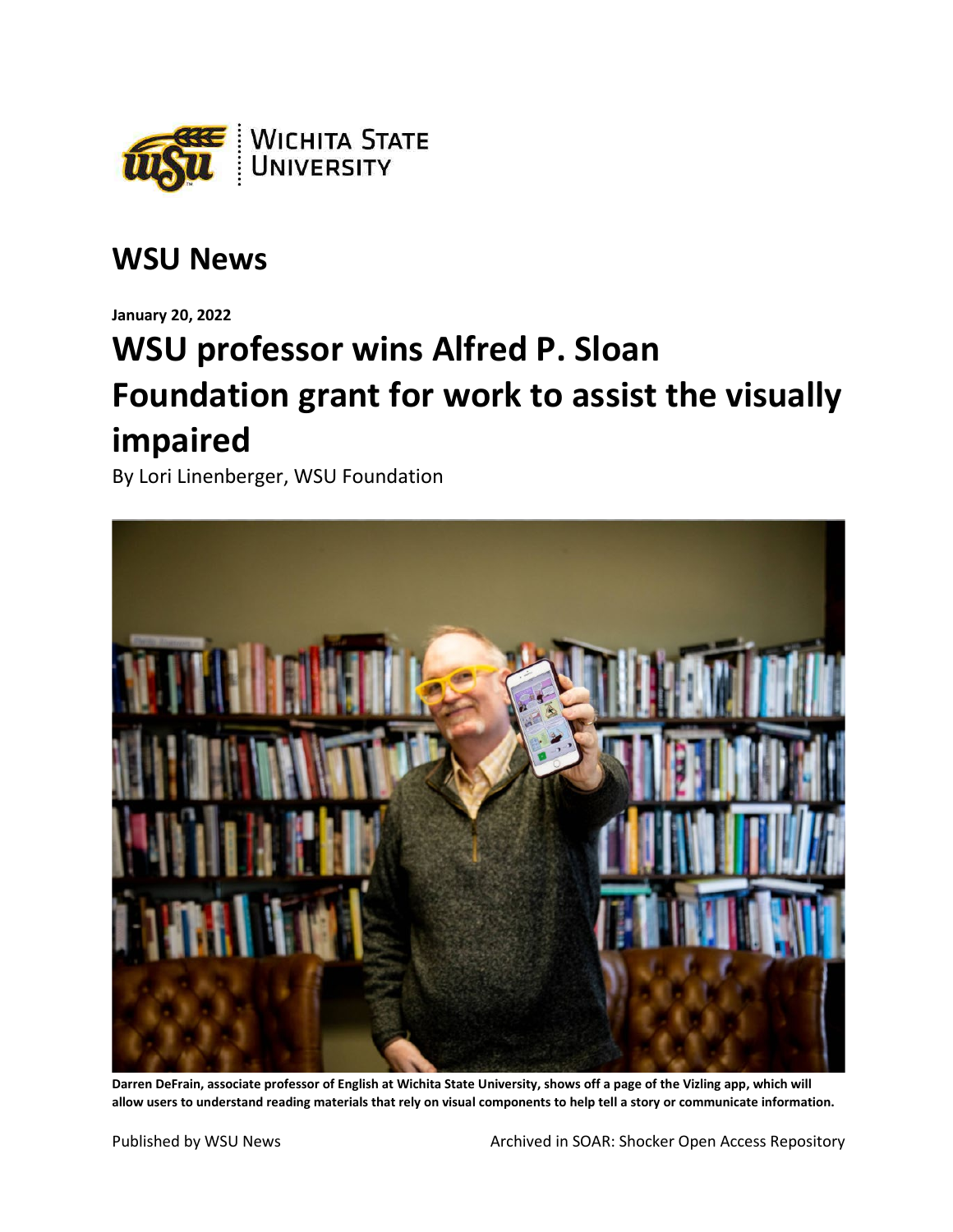The Alfred P. Sloan Foundation has awarded a grant of \$243,922 to a Wichita State University researcher for his work on an app that will allow people who are visually impaired to read comic books, graphic novels and other digitized graphic materials on their devices.

Darren DeFrain, associate professor of English, and his research partner, Aaron Rodriguez, have developed an app called Vizling, which will allow users to understand reading materials that rely on visual components to help tell a story or communicate information.

DeFrain also has received grants to support his work on Vizling from the [National Endowment for the](https://www.wichita.edu/about/wsunews/news/2021/08-aug/vizling_3.php)  [Humanities](https://www.wichita.edu/about/wsunews/news/2021/08-aug/vizling_3.php) for \$100,000 and from the [John See Innovation Award,](https://www.wichita.edu/about/wsunews/news/2021/02-feb/vizling_3.php) given by Wichita State, for \$11,000. He began working on the app about three years ago with Rodriguez, a former student now completing his Ph.D. at Florida State University.

"What started as a simple series of conversations about how to make graphic novels truly accessible for visually impaired readers turned into an idea for an app that uses a unique approach to help navigate multimodal texts," DeFrain said.

Comic books and graphic novels are examples of multimodal texts. They include visual clues about where the readers' eyes should go next. With Vizling, readers use their fingers to touch different areas of the screen to understand the material as it was intended to be experienced. The app is twofold: audio to read words and sensory clues to offer directional insight.

> If It's extremely important for us to make something that visually impaired readers want and not just rely on our own sense of what would be useful."

- Darren DeFrain

DeFrain also intends for Vizling to serve as a platform, similar to Netflix, that provides free access to a library of comics and graphic novels. He and Rodriguez hope the app will be completed by next summer. They are working with WSU's Training and Technology Team to develop the app and, in coming months, will test it with the help of Envision, a Wichita organization that provides services to people who are blind or visually impaired.

"It's extremely important for us to make something that visually impaired readers want and not just rely on our own sense of what would be useful," said DeFrain, who has been a professor at Wichita State for 16 years.